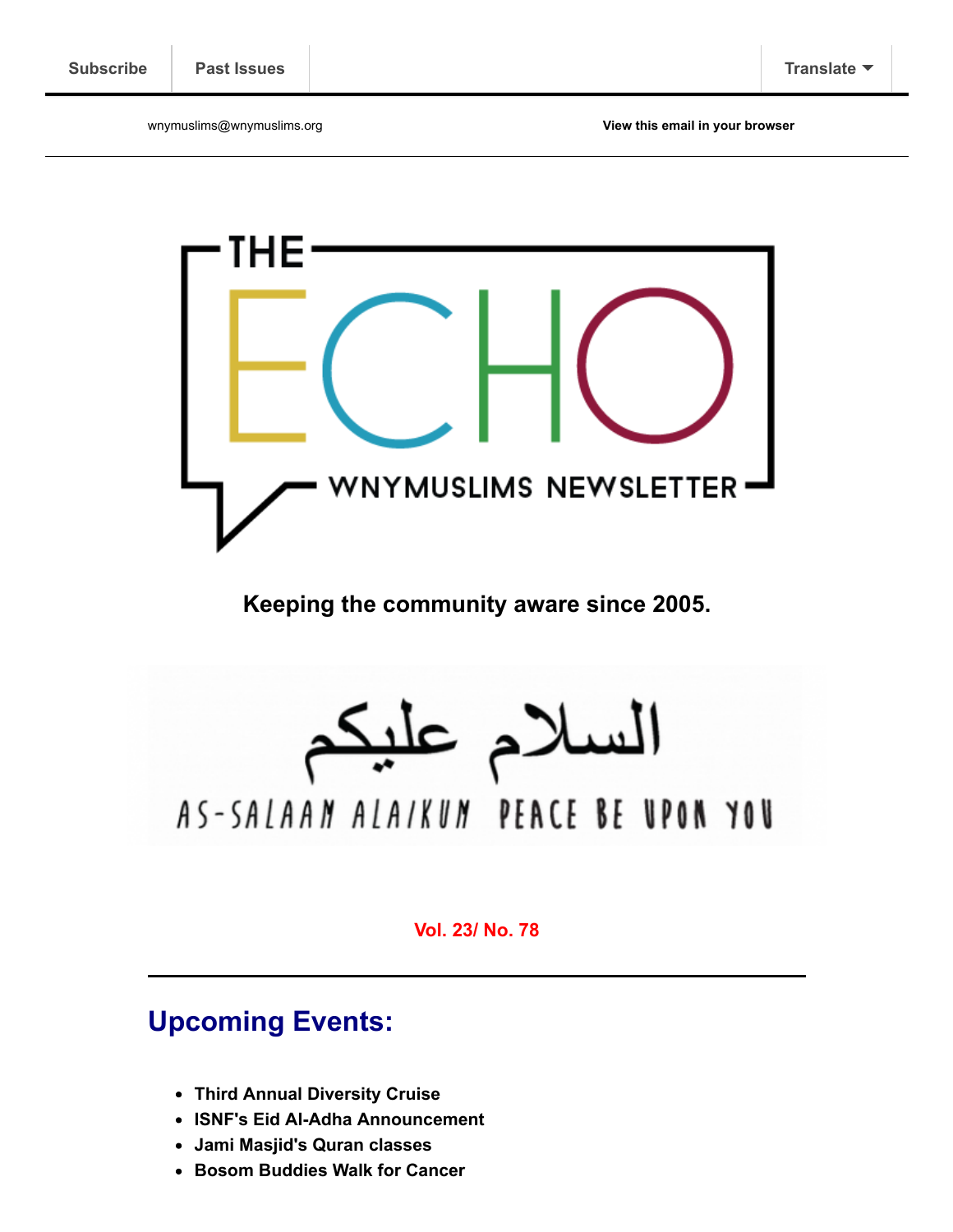

For more info contact ambers@wnymuslims.org or call 716.923.4386 DESIGNED & PRINTED BY SUNSPIN MEDIA

## **Hadith of the Week:**

*The Prophet Muhammad (peace be upon him) described a man who asked God why he was being punished in the grave. The man was told: "You passed by an oppressed person but did not help him." Fiqh-us-Sunnah*

## **Paid and Unpaid Internships:**

**WNY Muslims is looking for Volunteers/Interns**

**The areas that we are offering experience for at WNY Muslims are the following:** 

- **• Volunteer Coordination**
- **Writers**
- **• Marketing**
- **• Media Engagement Editor**
- **• Video Production & Photography**
- **Outreach Specialist**
- **• Journalism**
- **Representative in mosques to man our help desk**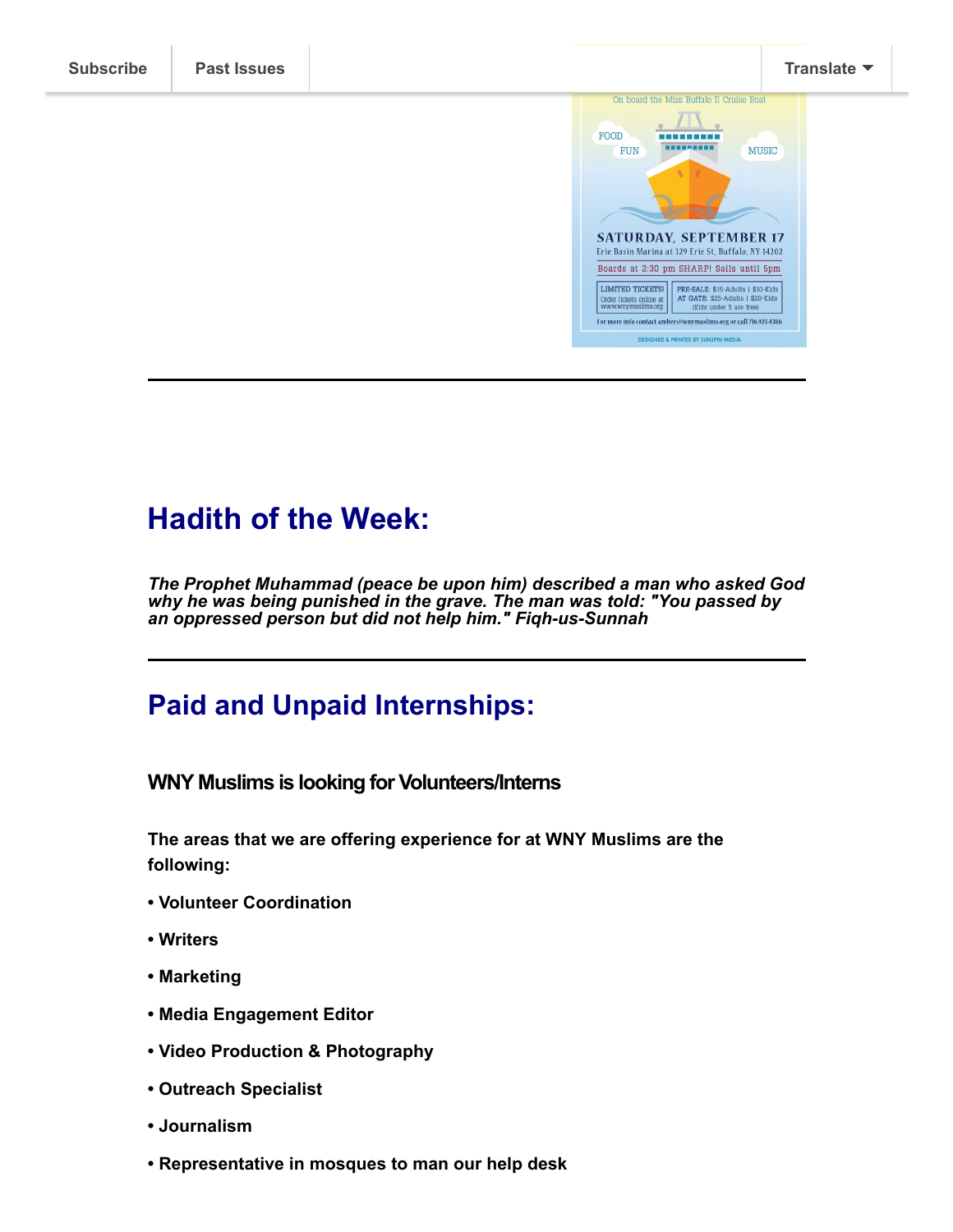### **Muslims in the Media:**

- **[•](http://www.christiantimes.com/article/top-muslim-leader-commends-pope-francis-for-refusing-to-identify-islam-with-violence/61343.htm) [American Muslims Grieve 9/11 Attacks](http://www.wbur.org/hereandnow/2016/09/05/muslim-americans-new-york)**
- **[•](http://www.christiantimes.com/article/top-muslim-leader-commends-pope-francis-for-refusing-to-identify-islam-with-violence/61343.htm) [Muslims relieved Eid Al Adha isn't on 9/11](http://www.moroccoworldnews.com/2016/09/195950/muslims-in-the-us-relieved-eid-al-adha-wont-fall-on-september-11/)**
- **[•](http://www.christiantimes.com/article/top-muslim-leader-commends-pope-francis-for-refusing-to-identify-islam-with-violence/61343.htm) [President Obama nominated Abid Qureshi for Federal Judge](http://www.huffingtonpost.com/entry/obama-muslim-federal-judge_us_57cf2cfbe4b03d2d45970d3a)**
- **[•](https://www.buzzfeed.com/ryanhatesthis/someone-made-a-guide-for-what-to-do-when-you-see-islamophobi?utm_term=.jpNGojEV9#.sq9wlxp4G) [What to do when you see Islamophobia](https://www.buzzfeed.com/ryanhatesthis/someone-made-a-guide-for-what-to-do-when-you-see-islamophobi?utm_term=.jpNGojEV9#.sq9wlxp4G)**

### **Community Announcements:**

**Volunteers, Interns, and Sponsors needed for our organization to grow and help our community. Please let us know if you're interested. Click [here](https://app.mobilecause.com/form/NaKD5w) to donate! If you have any questions or concerns, please don't hesitate to call us at 716-923-4386.**

**EID-Ul-Adha on Sep 12th: InshaAllah there will be 2 EID salah at Masjid An-Noor (745 Heim Rd Getzville, NY): 1st salah will be at 8:00 am and 2nd Salah will be at 9:30 am. EID Salah at Masjid At-Taqwa at 8:30 am.**

**StoryCorps is coming to Buffalo to record, share, and preserve the stories of our lives for future generations of families to hear. Bring a friend or a loved one and share a conversation that can be archived at the Library of Congress. By sharing our stories we celebrate our collective history and we honor our ancestors. This is an opportunity for you to reflect on your own experience, heritage, and identity.**

**The StoryCorps Mobile Team will be recording at Canalside (44 Prime Street, Buffalo, NY 14202) from September 8 - October 7, 2016. There is no cost to participate. Sign up today by calling [800-850-4406](tel:800-850-4406) or visiting [storycorps.org/reservations.](http://storycorps.org/reservations)**